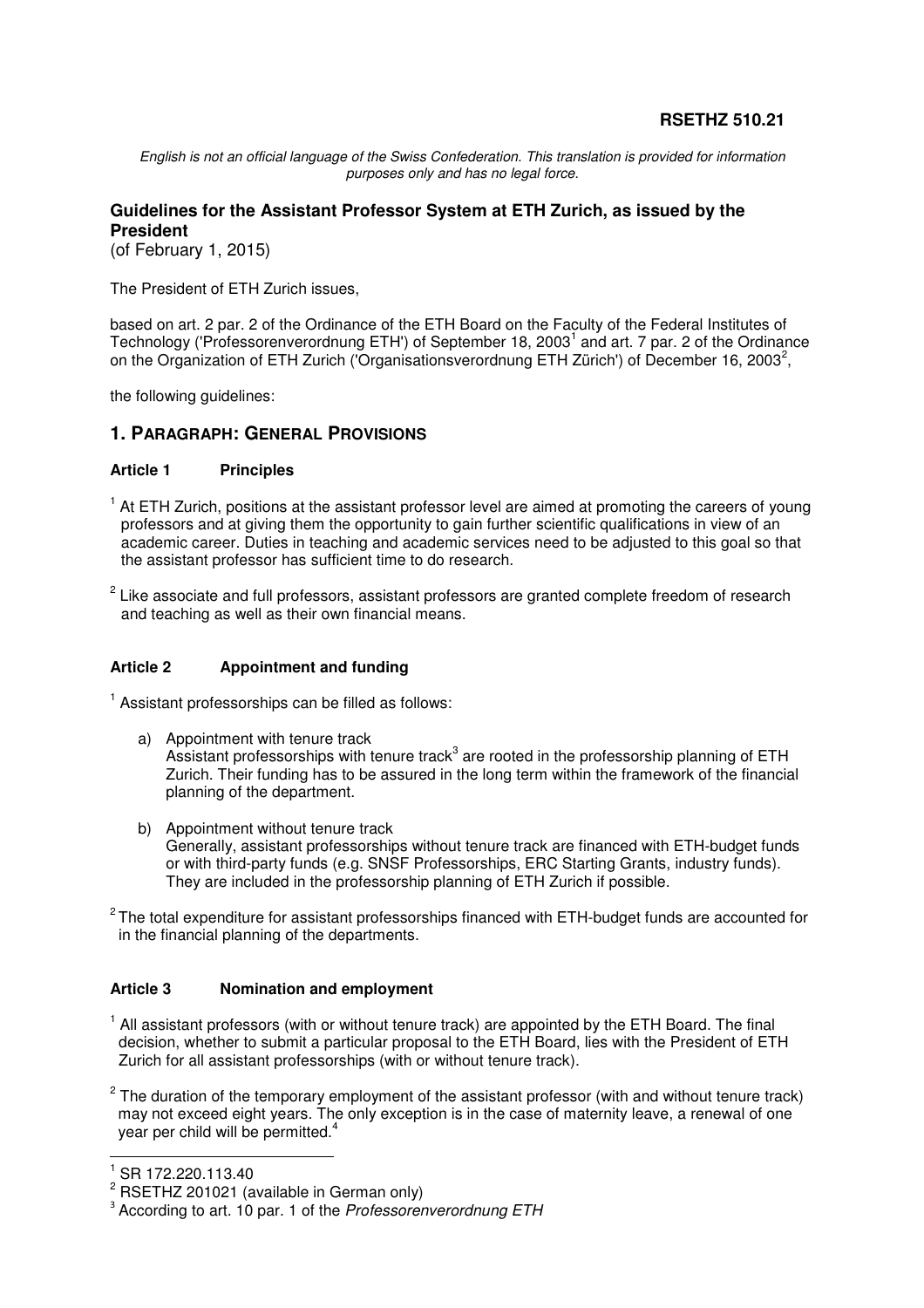$^3$  Generally, assistant professors cannot be employed as scientists without the rank of a professor directly after the termination of their work contract at ETH Zurich.

# **2. PARAGRAPH: RECRUITING PROCESS**

### **Article 4**

- $1$  The recruiting process for assistant professors with and without tenure track is the same as the recruiting process for associate and full professors<sup>5</sup>, with the exception of SNSF Professorships and assistant professorships financed with ERC funds, where the SNSF or ERC conduct the evaluation, respectively.
- $2$  The President decides whether to advertise a particular assistant professorship, with the exception of SNSF Professorships and assistant professorships financed with ERC funds.
- $3$  The advertisement is based on a profile paper, which the department concerned submits to the President. This paper contains the following items<sup>6</sup>:
	- a) description of the teaching area (incl. reference to the incorporation of the position into the course(s) of studies as well as information on the expected teaching load);
	- b) description of the research area (incl. scientific relevance and integration into the institute, the department, and ETH Zurich);
	- c) list of centers and people of excellence in the field with a particular emphasis on female individuals, who could be taken into consideration as potential candidates or as quality benchmarks in the field;
	- d) concept for the endowment of the assistant professorship, especially regarding funds and space, including information on their source and availability;
	- e) suggestions for the composition of the faculty recruiting committee;
	- f) draft version of the text of the advertisement in English, and, where appropriate, in German, French or Italian; and
	- g) list of journals for the publication of the advertisement.

### **3. PARAGRAPH: ASSISTANT PROFESSORSHIPS WITH TENURE TRACK**

#### **Article 5 Principles**

- <sup>1</sup> The appointment of assistant professors with tenure track is rather selective, equal to the one of associate and full professors. Upon taking office, the assistant professors<sup>7</sup> receive optimal development opportunities. For one tenure vacancy (with financial resources already secured), not more than one assistant professor is appointed.
- $2$  Among the main duties of a department is the integration and evaluation of assistant professors, as well as the appointment of new professors.

 $3$  All associate and full professors are responsible for the evaluation of assistant professors.

- <sup>4</sup> The support of the department includes especially
	- a) the integration into the department;
	- b) efficient mentoring;

 $\overline{a}$ 

c) timely, regular and complete feedback concerning the performance.

<sup>&</sup>lt;sup>4</sup> According to art. 9 par. 2 of the Professorenverordnung ETH

<sup>5</sup> See http://www.facultyaffairs.ethz.ch/berufungen/index\_EN

<sup>6</sup> See http://www.facultyaffairs.ethz.ch/berufungen/Checkliste\_Profilpapier.pdf (in German only)

 $<sup>7</sup>$  Unless otherwise explicitly stated, this paragraph only refers to assistant professors with tenure track.</sup>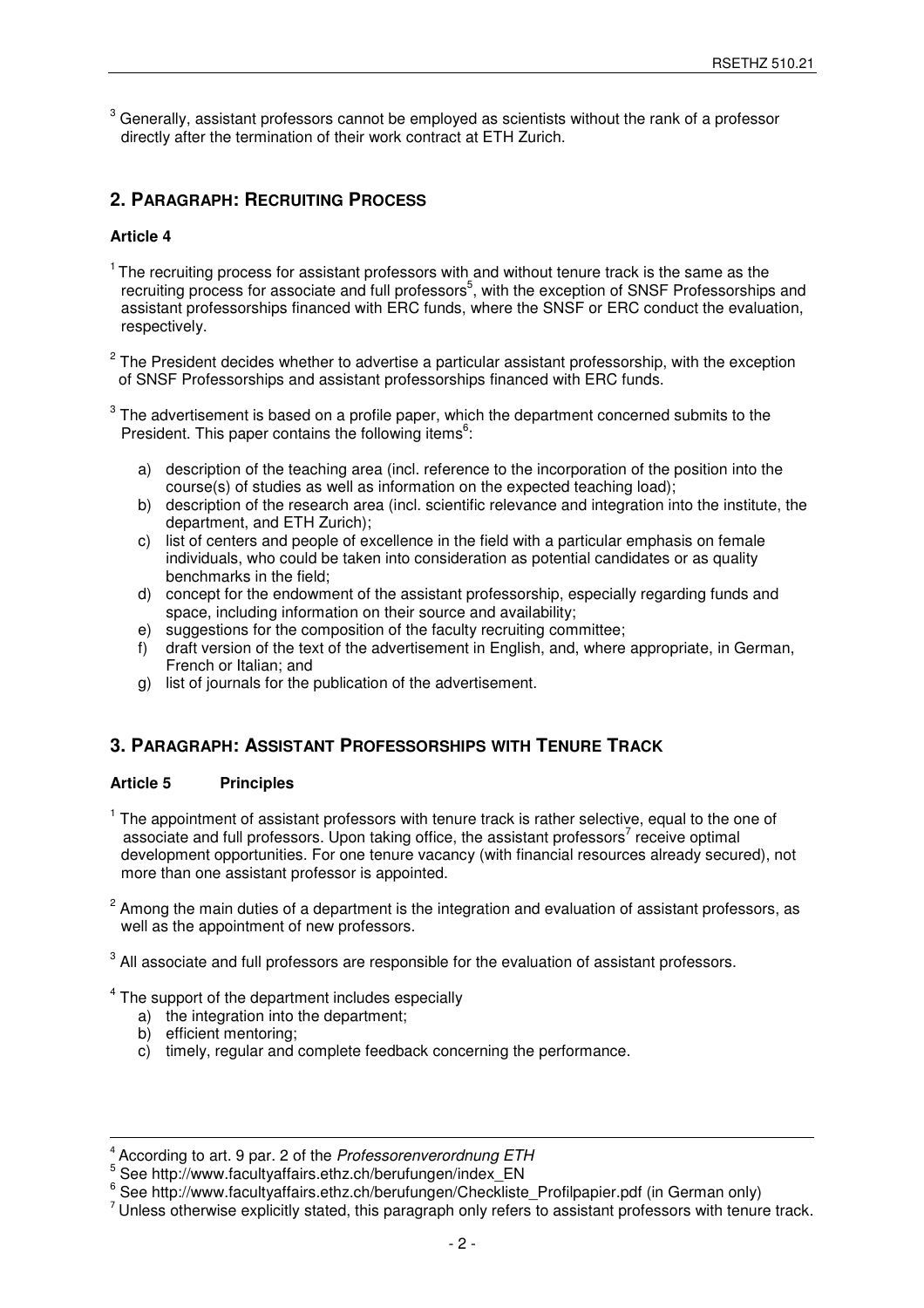### **Article 6 Integration and mentoring**

- <sup>1</sup> Each department ensures actively that new assistant professors are swiftly integrated into the department. This includes particularly
	- a) the appropriate introduction of the assistant professors at departmental and professorial conferences;
	- b) encouraging the assistant professors to actively initiate meetings with (all) colleagues;
	- c) a good involvement in teaching.
- $2$  Each assistant professor is designated a mentor. Especially in the beginning, the mentor has to hold frequent meetings with the assistant professor and act as the contact person for questions and issues. There are various possible models: the mentor is the Head of the Institute, a colleague from within or outside the related field, there are two mentors (from within and outside the related field), etc. This choice is the department's responsibility. The Office for Faculty Affairs has to be informed of the mentor's name when the assistant professor takes office.
- $^3$  Each department issues transparent guidelines as regards the teaching load of assistant professors. Notably, this teaching load must not be excessive. The recommended level of an average teaching load is approximately 50% of the one of an associate or full professor.
- <sup>4</sup> Each department is obliged to write down and disclose the practiced implementation.

#### **Article 7 General regulations of the tenure procedure**

- <sup>1</sup> The tenure procedure is a multi-stage procedure during which the qualifications of the assistant professor are examined in view of a permanent professorship.
- $2$  The President establishes a Tenure Committee, to advise him/her on the assessment of the department's requests for tenure. One of the Tenure Committee's main task is to help ensure the quality standards of ETH Zurich. The formulation of statutes is governed by the Tenure Committee.
- $3$  The decision on the initiation of a tenure procedure on the university level is made by the respective department, and is subject to the assistant professor's achievements.
- <sup>4</sup> The final decision on whether a request is submitted to the ETH Board is made by the President.

#### **Article 8 Tenure procedure on the departmental level**

- $1$  Initially, assistant professors are appointed for a four-year term<sup>8</sup>. The reappointment depends on the result of the second evaluation (see below).
- $2$  Each assistant professor is usually evaluated three times. In general, the following tenure clock pertains:
	- a) first evaluation after 1.5 years;
	- b) second evaluation after 3 years;
	- c) third evaluation after 5 years;

 $\overline{a}$ 

- d) The department files a request to the President for the initiation of a tenure procedure according to art. 9 after a maximum of 5.5 years (in case of success, the assistant professor is promoted to associate professor after approximately 6 years).
- $3$  The department's request for initiation of the tenure procedure according to art. 9 implies the presence of at least six letters of reference from internationally recognized experts in the specific field. Those letters of reference are to be treated confidentially.
- $4$  The second evaluation forms the basis for the continuation of the tenure process and the department's request for reappointment for the attention of the President. The appertaining evaluation report contains a consideration of the probability of a successful tenure procedure. In the

<sup>&</sup>lt;sup>8</sup> According to art. 9 par. 2 of the Professorenverordnung ETH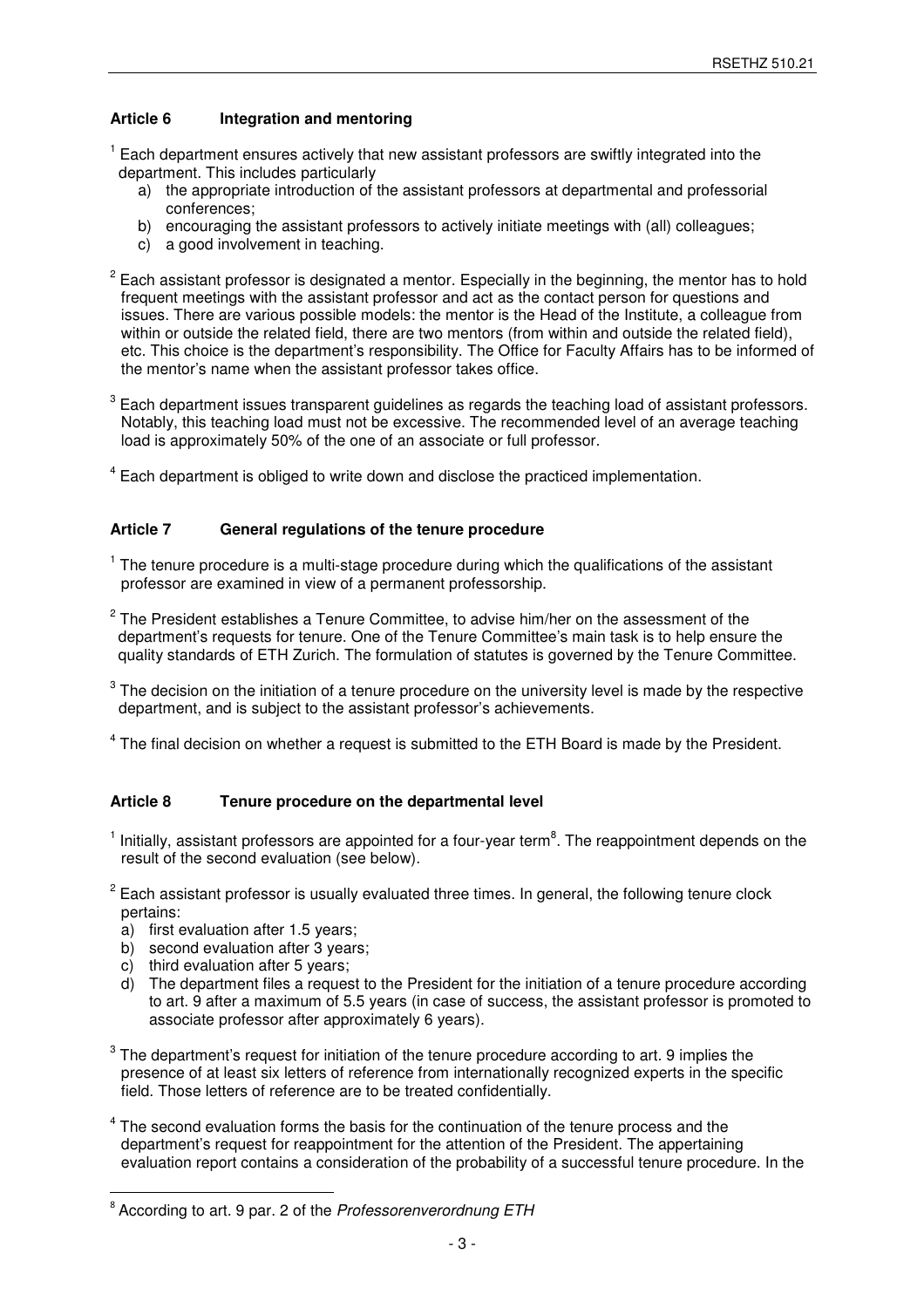case of a positive decision, the assistant professor is reappointed for three years; otherwise, the tenure procedure is completed at this point. The assistant professor is then being reappointed (for the last time) for one more year. No letters of reference are obtained in unequivocally negative cases from the department's standpoint. However, the assistant professor has the right to ask for (at least six) letters of reference. The same holds true for the third evaluation.

- 5 The result of the third evaluation forms the basis for a potential request by the department for the initiation of the tenure procedure according to art. 9. In specific cases, i.e. if the assistant professor has already obtained the scientific qualification, this application may also be requested after an earlier evaluation. This may especially be the case for assistant professors who already have considerable experience and a corresponding portfolio when taking up office.
- $^6$  If a candidate has an appointment offer by a renowned university for a position comparable to a permanent professorship at ETH Zurich, the tenure procedure can also be initiated earlier or be accelerated, if necessary.
- $<sup>7</sup>$  In exceptional cases, the tenure clock may be suspended for one year. Examples of reasons</sup> for prolongation can be plausible loss of time due to system-intensive research, interdisciplinary research or personal reasons (such as parenthood). The department files a request for prolongation of the tenure clock for the attention of the President. In case of approval, the following evaluation timeframes are adapted accordingly. A prolongation has no disadvantageous consequences for the assistant professor.
- $8$  In case the President or the department render a negative tenure decision, the assistant professor is granted the right to remain in the same working position for another year. However, the maximum duration of eight years may not be exceeded.
- $^9$  Every evaluation is headed by a chair (associate or full professor). He/she organizes and leads the entire evaluation and prepares the evaluation report with the feedbacks from the other associate and full professors of the department.
- $10$  The basis for the evaluation is the tenure dossier according to art. 11 provided by the assistant professor. It comprises all documents that also have to be made available for the ETH-wide Tenure Committee. The dossier is discussed at a special meeting by the associate and full professors of the department. Usually, this meeting includes a presentation by the assistant professor with a following Q & A session as well as a discussion without the assistant professor. During the latter, each participant may pronounce his/her opinion. The evaluation report bases on this discussion and contains essential minority views, which have to be marked as such. The report is signed at least by all associate and full professors present at the evaluation.
- $11$  The evaluation chair meets the assistant professor to discuss the evaluation report. The assistant professor may add to the document and possible feedback and opinions of the assistant professor are taken into consideration when finalizing the evaluation report.
- $12$  The individual evaluations demand a 50% attendance quorum. The mentor and the Head of the Department or his/her representative must attend all evaluations. The request for initiation of the tenure procedure according to art. 9 requires a two-thirds-majority at a conference of the associate and full professors of the department with a two-thirds-attendance and resolution quorum. The same holds true for the proposal for reappointment and continuation of the tenure process according to art. 8 par. 4, respectively.
- $13$  The detailed implementation of the tenure process is the department's responsibility. However, it must be documented in writing, disclosed in the sense of utmost transparency and presented to the assistant professor. Possible implementation models are:
	- a) The responsibility for the lead during the evaluation rests on a small departmental tenure committee. The committee members take turns acting as chair.
	- b) The dossier may be extended by means of letters of reference and expert assessments asked for by the evaluation chair during the first and/or second evaluation as well.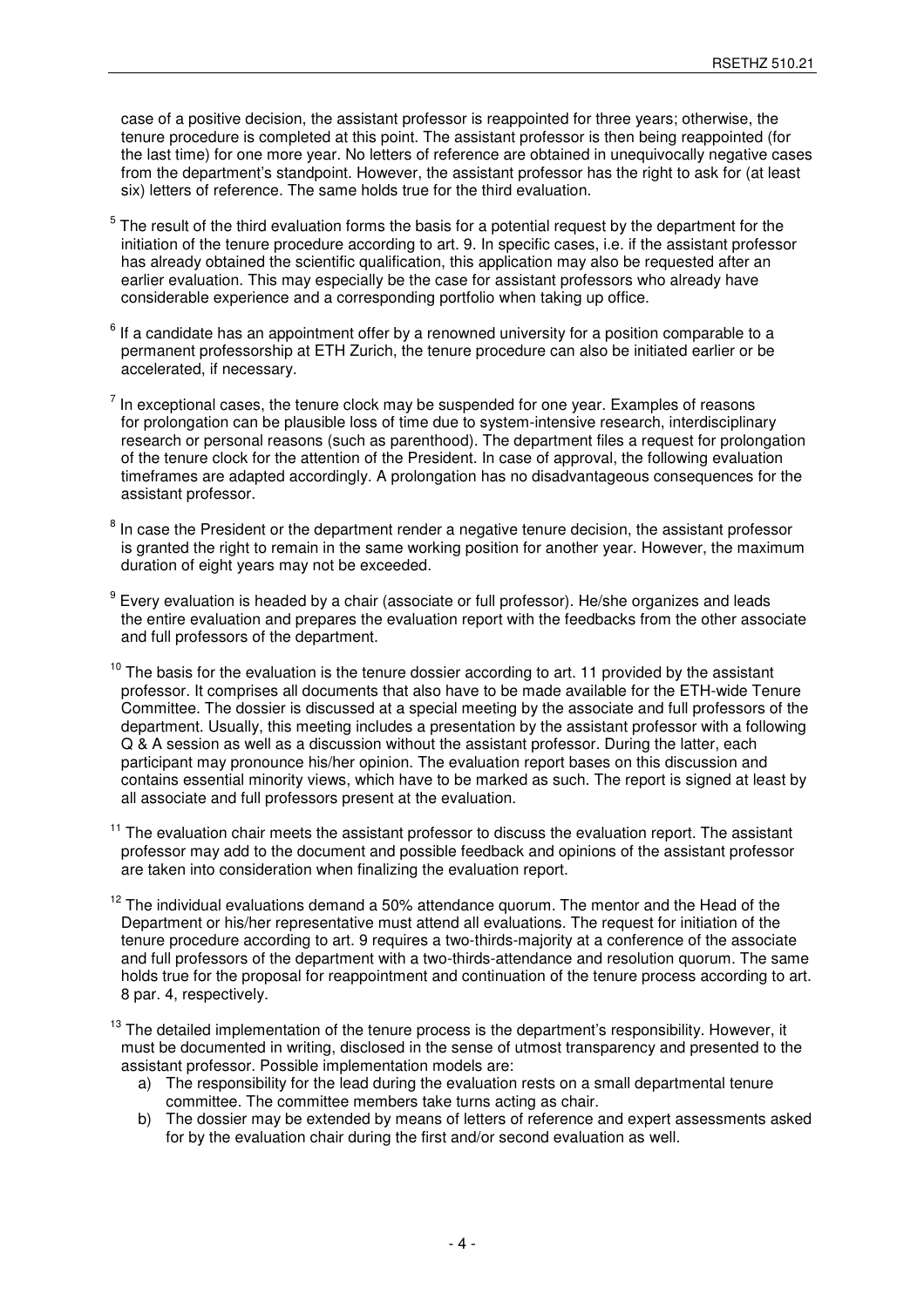### **Article 9 Tenure procedure on the university level**

On the university level, the tenure procedure is structured as follows:

- a) At the latest 18 months prior to the termination of the assistant professor's work contract with the ETH Board, the conference of the full and associate professors decides to reject or forward the request for initiation of the tenure procedure to the President.
- b) If the request is rejected by the department, the President has to receive a written justification and the decision has to be communicated to the assistant professor by the Head of the Department in an appropriate manner.
- c) In case the request is approved by the department, the tenure dossier is forwarded to the President. The Head of the Department together with the mentor write an accompanying letter, where they detail the aspects leading to the positive decision as well as the result of the voting procedure, explain the position of the professorship within the strategic planning of the department and ETH Zurich, and formulate a concept for the endowment of the professorship. In particular, the essential minority views have to be commented on as well as the statements made by the referees and their status in the corresponding field. Any relations between the assistant professor or other members of the department and the referees are to be revealed. The letters of reference have to be disclosed to the Tenure Committee.
- d) The President submits the request to the Tenure Committee for examination.
- e) At this stage of the procedure, the assistant professor gives a public presentation.
- f) Generally no later than half a year after receiving the request from the department, the Tenure Committee submits its recommendation for promotion of the assistant professor to associate professor to the President.
- g) The President makes his/her decision after a hearing with the Head of the Tenure Committee, which takes place before the beginning of the seventh year in office at the latest.
- h) If his/her decision is positive, the President enters into negotiations with the assistant professor; once those negotiations are successfully concluded, the President recommends the assistant professor for appointment to the ETH Board.
- i) A negative decision has to be communicated to the assistant professor by the President in an appropriate manner.

#### **Article 10 Evaluation criteria**

For all evaluation levels, the following criteria are implemented:

- a) scientific activities in the academic or industrial context and their reflection in the publication record, scientific presentations and patents;
- b) teaching activities and their evaluation (teaching portfolio; incl. student's evaluation);
- c) supervision of term papers, diploma and doctoral students;
- d) acquisition of research funds;
- e) activities abroad and international contacts;
- f) services for the academic community; and
- g) academic and societal relevance and potential of activities, also in relation to the strategic guidelines of the department and ETH Zurich.

#### **Article 11 Application dossier for tenure candidates**

The tenure dossier contains the following elements:

- a) curriculum vitae;
- b) list of publications (incl. information on the five principal publications);
- c) list of talks;
- d) list of lectures;
- e) results of the teaching evaluation, further comments on teaching (if available);
- f) list of diploma and doctoral students, including their present positions;
- g) acquisition of research funds;
- h) list of services for the academic community;
- i) copies of the evaluation reports;
- j) commented suggestions for at least five referees;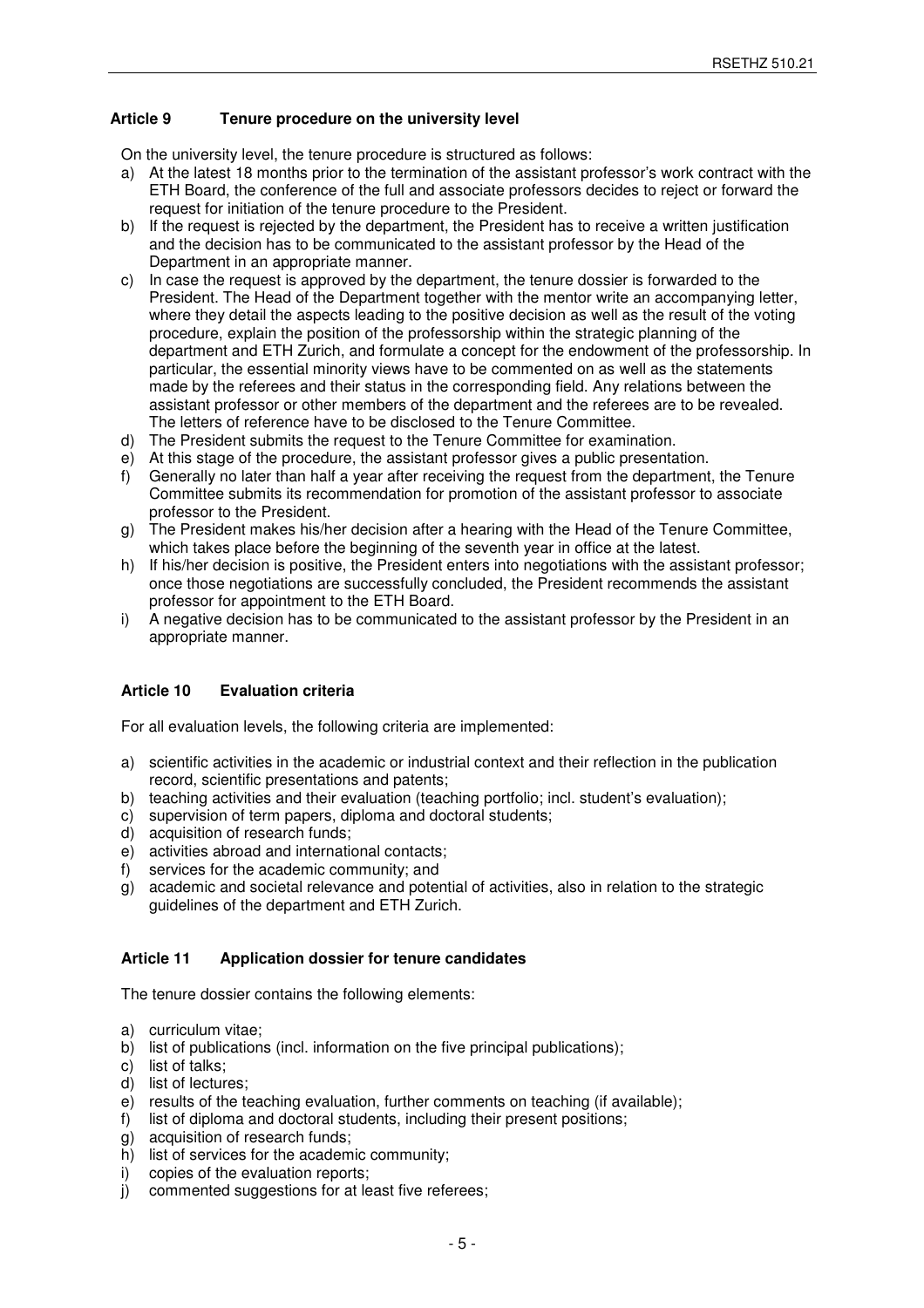k) comments on future research and teaching activities in the case of promotion to a permanent position.

## **4. PARAGRAPH: ASSISTANT PROFESSORSHIPS WITHOUT TENURE TRACK**

#### **Article 12**

- <sup>1</sup> The regulations regarding the appointment, integration, mentoring and teaching for assistant professors without tenure track<sup>9</sup> is equal to the one of assistant professors with tenure track. The corresponding rules as regards evaluation apply correspondingly. Assistant professors without tenure track are entitled to three evaluations as well. As it is true for assistant professors with tenure track, the evaluation's responsibility lies with all associate and full professors of the department. Letters of reference are not necessary.
- $^{2}$  Just like assistant professors with tenure track, assistant professors without tenure track are appointed for initially four years. As regards reappointment, the following variations apply:
	- a) Assistant professors without tenure track financed by ETH-budget funds are usually reappointed for a period of two years.
	- b) Assistant professors without tenure track financed by ERC funds are usually reappointed for a period of one year.
	- c) Assistant professors without tenure track financed by SNSF funds are usually reappointed for a period of two years.

 The reappointment in c) depends on whether the SNSF prolongs the funding. In case of a negative request for funding from the SNSF, the reappointment is ensured for one year.

 Upon request by the department, longer reappointments are possible based on justified reasons, for example for three years in c) or two years in b), provided that the funding is secured.

 $^3$  Changing an assistant professorship without tenure track into one with tenure track is usually impossible. Assistant professors without tenure track may apply, however, for a vacant professorship at ETH Zurich like any external candidate.

## **5. PARAGRAPH: AGE LIMITS**

#### **Article 13**

 $\overline{a}$ 

<sup>1</sup> Basically, ETH Zurich's goal is to appoint young assistant professors with great potential. As a general rule, assistant professors should not to be older than 35 at the time of their appointment.

 $2$  This age limit maybe increased due to special reasons which led to a career slowdown. Namely: a) relevant industrial experience;

- b) career slowdown due to parenthood:
- c) prolonged military service.
- $3$  Extraordinarily qualified candidates who are 36 or 37 years old at the moment of their appointment and cannot refer to the reasons stated above may, in rare and exceptional cases, be appointed to an assistant professorship with tenure track or to an assistant professorships without tenure track funded by ETH Zurich. These cases imply that the career must be at an accordingly advanced stage and the employment's duration is shortened.

The tenure process is adapted as follows for assistant professors with tenure track:

- a) There are only two evaluations; one after 1.5 years and one after 3 years. The final decision on the departmental level is made after the second evaluation.
- b) Extension of the tenure process is only possible in case of family reasons.

 $9$  Assistant professors with tenure track who also benefit from ERC or SNSF funds are not considered assistant professors without tenure track.